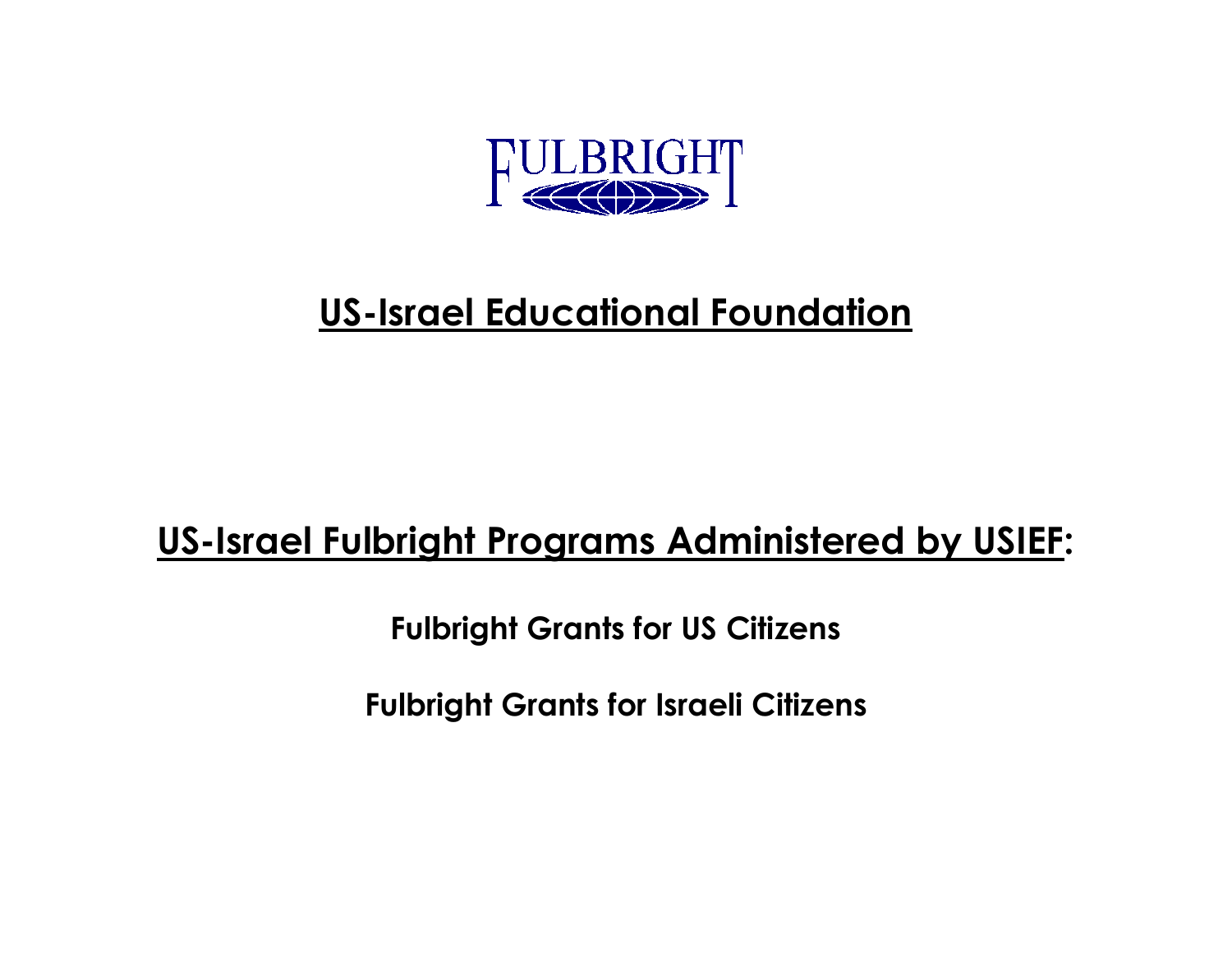## **US-Israel Fulbright Programs Administered by USIEF**

| <b>FULBRIGHT GRANTS FOR US CITIZENS</b> |                                              |                                       |                                                                                                                                        |                                                                                                                                                                                                   |  |
|-----------------------------------------|----------------------------------------------|---------------------------------------|----------------------------------------------------------------------------------------------------------------------------------------|---------------------------------------------------------------------------------------------------------------------------------------------------------------------------------------------------|--|
| <b>Grant Program</b>                    | Number of<br>grants and<br>length of Visit   | <b>Application</b><br><b>Deadline</b> | <b>Value of Grant</b>                                                                                                                  | <b>Comments</b>                                                                                                                                                                                   |  |
| Senior Scholar Fellowships              | Five grants for<br>four months               | August 1,<br>2014                     | $$4,000 p/m$ single<br>supplement; \$4,500 p/m one<br>dependent;\$5,000 p/m two<br>dependents; \$5,500 p/m three<br>or more dependents | Host institution must contribute at<br>least \$500/month to the<br>Foundation                                                                                                                     |  |
| Senior Specialists Fellowships          | Ten grants for 2-<br>6 weeks                 | Rolling<br>applications               | Program provides economy<br>international airfare<br>(\$200/day honorarium; host<br>institution/s cover in-Israel<br>costs             | Open to specialists in the social<br>sciences, business,<br>environmental science,<br>information technology, law (see<br>footnote to this table for a fully<br>detailed list of eligible fields) |  |
| Post-Graduate Student<br>Fellowships    | Six grants for full<br>academic year         | October 17,<br>2014                   | \$14,900 single<br>supplement; \$20,750 for one<br>dependent; \$23,100 for two<br>dependents; \$25,450 for three<br>dependents         | Open to holders of Bachelor's<br>degree up through PhD<br>candidates; application through<br>home campus, exact dates vary                                                                        |  |
| Fulbright Post-doctoral<br>Fellowships  | Eight grants<br>for two<br>academic<br>years | August 1,<br>2014                     | \$20,000 per academic<br>year and host institution<br>fellowship                                                                       | For post-doctoral fellows in all<br>fields, about to begin a period of<br>research activity at an Israeli<br>institution                                                                          |  |

\* - Professionals in the following fields are eligible to take part in the Senior Specialists program: agriculture, American studies, *a*nthropology; applied linguistics/TEFL; archaeology; business administration; communications & journalism; economics;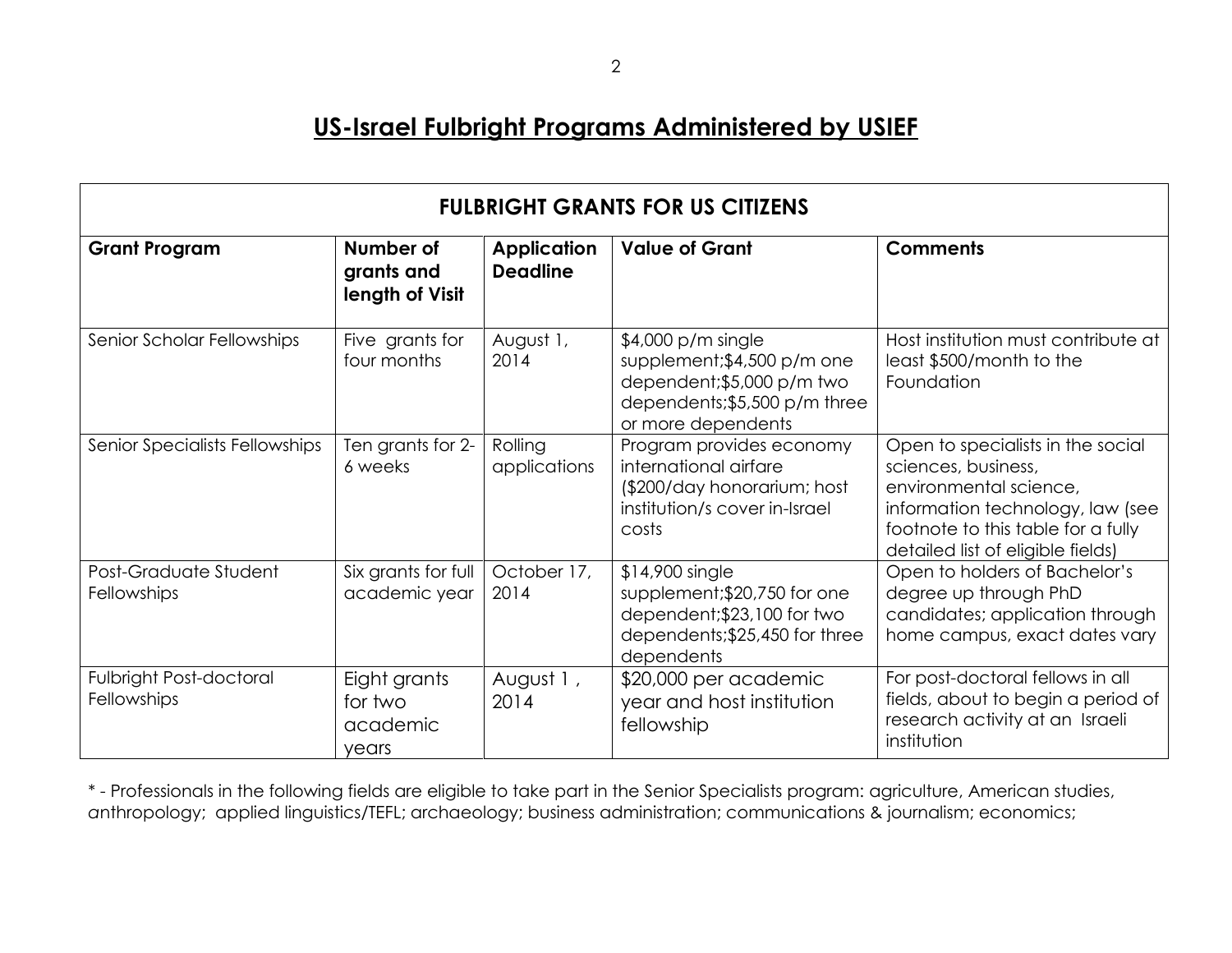education; environmental science; information technology; law; library science; peace and conflict resolution; political science; public administration; public/global health; sociology; social work; and urban planning.

**CIES** - Council for the International Exchange of Scholars: State Department contractor for senior scholars and professionals programs

**IIE** – Institute for International Education: State Department contractor for student programs

| <b>FULBRIGHT GRANTS FOR ISRAELI CITIZENS</b>       |                                                                    |                                       |                       |                                                                                                                                                                                                                                                                                                                          |
|----------------------------------------------------|--------------------------------------------------------------------|---------------------------------------|-----------------------|--------------------------------------------------------------------------------------------------------------------------------------------------------------------------------------------------------------------------------------------------------------------------------------------------------------------------|
| <b>Grant Program</b>                               | Number of<br>grants and<br>length of<br>visit/period of<br>support | <b>Application</b><br><b>Deadline</b> | <b>Value of Grant</b> | <b>Comments</b>                                                                                                                                                                                                                                                                                                          |
| Post-Doctoral Scholar<br>Fellowship                | Sixteen grants<br>for first year of<br>US post-doc                 | January 15,<br>2015                   | \$37,500              | For post-doctoral fellows, about<br>to being a period of research<br>activity at a US institution in all<br>disciplines except researchers in<br>medicine, dental medicine,<br>veterinary medicine, nursing and<br>other clinical fields should their<br>research proposals<br>include clinical contact with<br>patients |
| Fulbright-ISEF Post-doctoral<br>Scholar fellowship | One grant for<br>first year of US<br>post-doc                      | January 15,<br>2015                   | \$37,500              | For post-doctoral fellows<br>involved in community service<br>activities with proven leadership<br>capabilities in such activities<br>except researchers in medicine,<br>dental medicine, veterinary<br>medicine, nursing and other<br>clinical fields should their                                                      |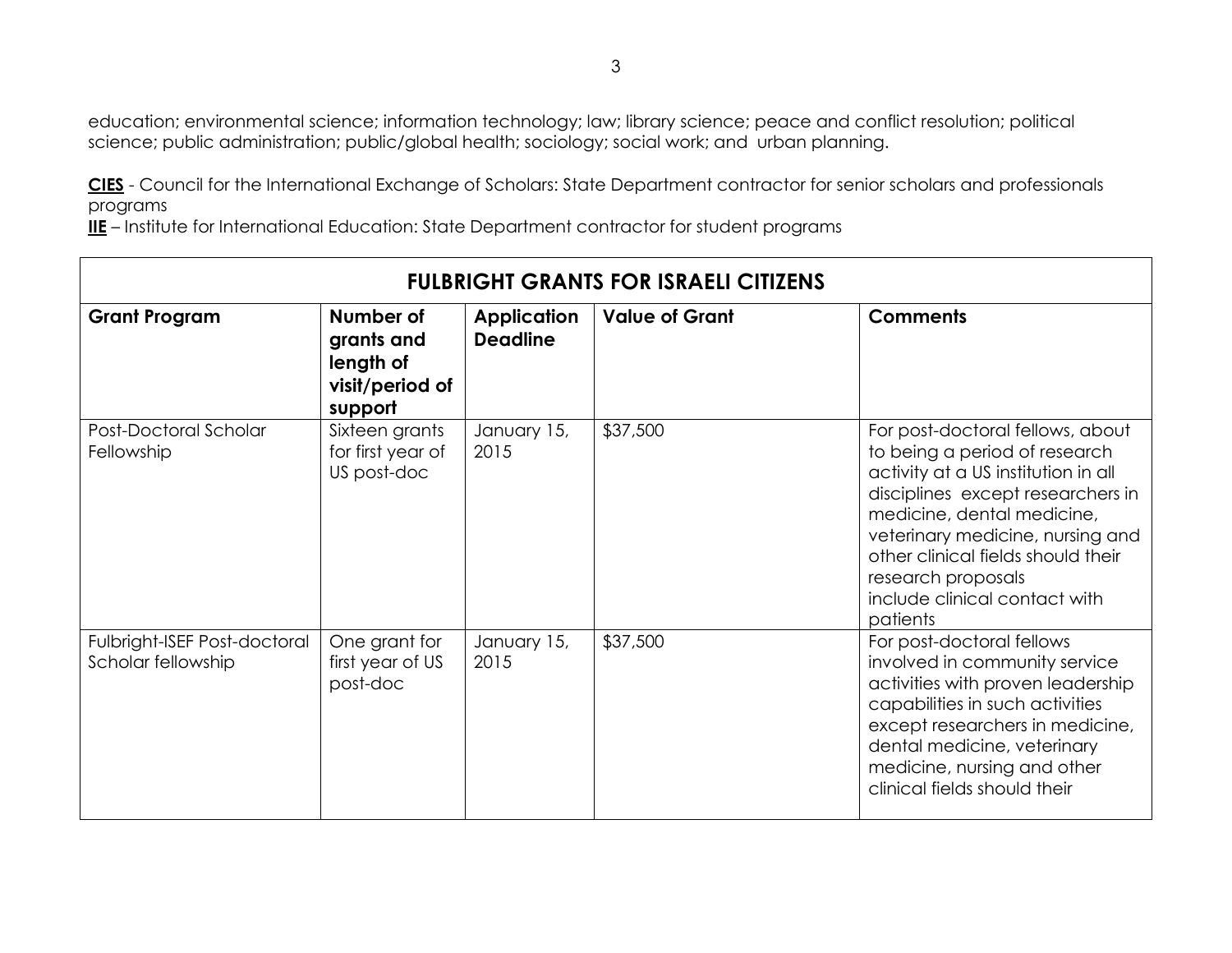| <b>Grant Program</b>                                                                    | Number of<br>grants and<br>length of<br>visit/period of<br>support | <b>Application</b><br><b>Deadline</b> | <b>Value of Grant</b>                                                                                                                                              | <b>Comments</b>                                                                                                                                                                                                                   |
|-----------------------------------------------------------------------------------------|--------------------------------------------------------------------|---------------------------------------|--------------------------------------------------------------------------------------------------------------------------------------------------------------------|-----------------------------------------------------------------------------------------------------------------------------------------------------------------------------------------------------------------------------------|
|                                                                                         |                                                                    |                                       |                                                                                                                                                                    | research proposals<br>include clinical contact with<br>patients                                                                                                                                                                   |
| <b>Fulbright Master's Degree</b><br>Program                                             | Five grants for<br>first two years<br>of studies                   | March 31,<br>2014                     | Tuition and fees for maximum<br>two years; monthly<br>maintenance allowance;<br>international travel; book and<br>equipment allowances;<br>limited health coverage | For master's students in all<br>disciplines except business<br>administration and those in<br>which hands-on contact with<br>patients is required                                                                                 |
| <b>Fulbright Outreach</b><br>Program<br><b>Student Fellowships</b>                      | Ten grants for<br>first two years<br>of studies                    | March 31,<br>2014                     | Tuition and fees for maximum<br>two years; monthly<br>maintenance allowance;<br>international travel; book and<br>equipment allowances;<br>limited health coverage | For master's and doctoral<br>students whose mother tongue is<br>Arabic and to students from the<br>Ethiopian community in all<br>disciplines except those in<br>which hands-on contact with<br>patients is required               |
| Foreign Language<br><b>Teaching Assistant</b><br>Program (Arabic) (FLTA)<br>fellowships | Up to ten<br>grants for one<br>academic<br>year                    | June 30, 2014                         | Tuition scholarship for<br>coursework; monthly<br>maintenance allowance;<br>roundtrip transportation to<br>and from the host campus;<br>limited health coverage    | For speakers of Arabic as mother<br>tongue, who are teachers of<br>English or about to complete<br>training as English teachers;<br>program combines work as TA's<br>in Arabic language courses and<br>study in the field of TESL |